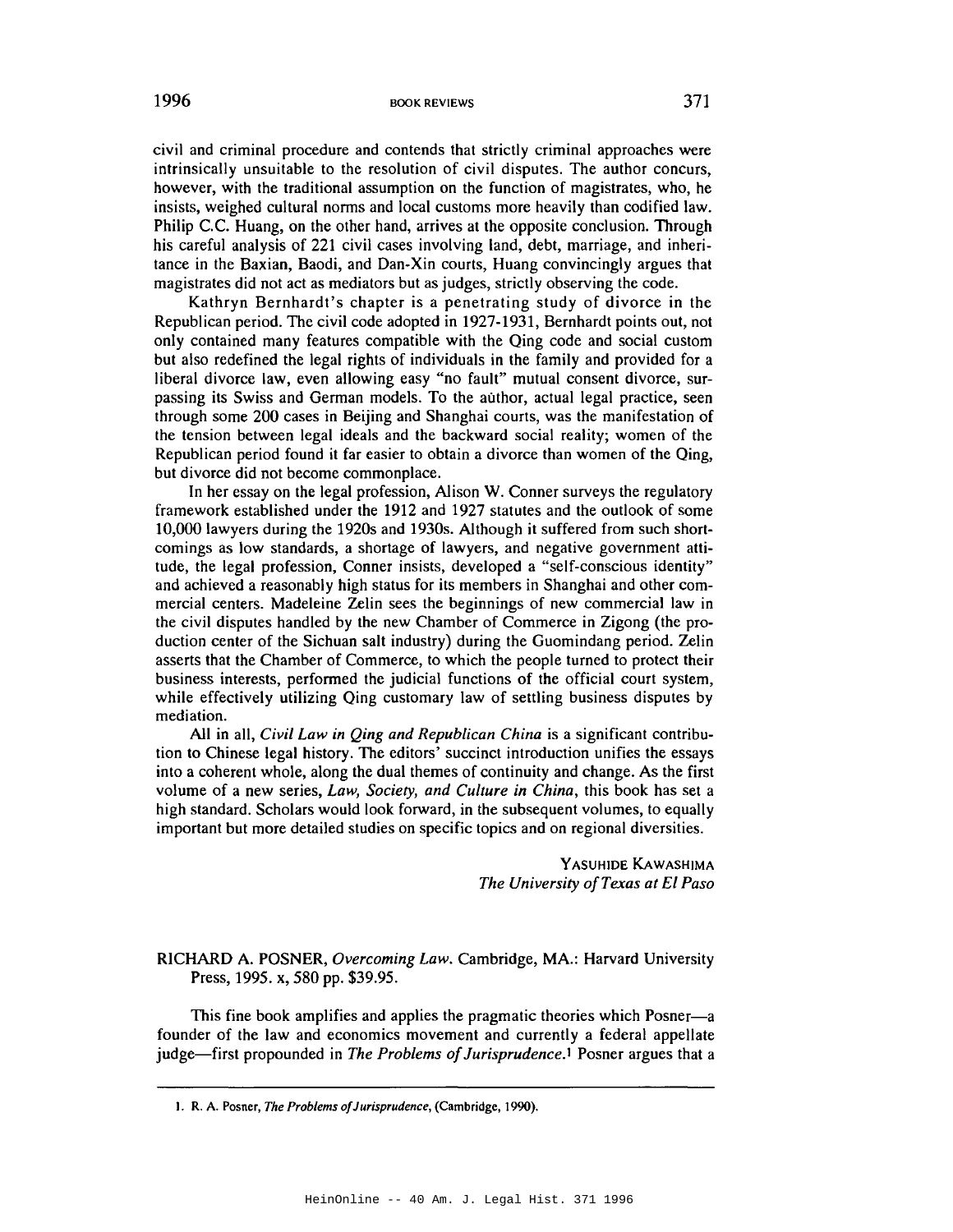fusion of liberalism (á la Mill), economics, and pragmatism "can transform legal theory" (p. 29). He supports this thesis both by applying his pragmatic approach to analyze specific issues, and by using it to critique the legal analysis of dozens of other scholars.

The original applications are not nearly as successful as Posner's critique of other legal scholars, which makes up the bulk of the book. For example, Posner's behavioral analysis of homosexuals (chapter 26) and judges (chapter 3) seems inconsistent with his own definition of pragmatism, particularly his claim that the pragmatist is *"skeptical* about claims that we can have justified confidence in having arrived at the final truth about anything" (p. 5). The mathematical formulas and unqualified, deductive reasoning in these chapters do not naturally admit skepticism or pragmatic self-doubt.

The real value of the book comes, however, in Posner's powerful criticism of more than two dozen of the most influential legal scholars of the day. On the whole, the essays call on legal scholars to develop and rely on more empiricism about likely consequences of different legal rules. On this score, the bottom-up or analogic reasoning of constitutional law theorists-which Posner claims "is not reasoning but is at best preparatory to reasoning" (178)—is a particular focus of attack.

But, the essays also display great humanity. For example, in reviewing a book analyzing the eager complicity of German courts during the Nazi period, Posner writes: "[These judges] repeatedly rejected positivism, and did so with a brutal forthrightness that should make our judicial activists, realists, utilitarians, and pragmatists squirm. (I am one of those pragmatists, and I'm squirming)" (p. 155). He later draws even more specific implications for our own criminal jurisprudence:

Our retention, indeed our expanding usc, of capital punishments (many for intrinsically minor, esoteric, archaic, or victimless offenses), our adoption of pretrial detention, as a result of which some criminal defendants languish in jail for years awaiting trial, and our enormous prison and jail population, which has now passed the one-million mark, mark us as the most penal of civilized nations. This is a disturbing state of affairs—justifiable perhaps, remote from Nazi justice, but problematic all the same. (p. 157).

Posner's unease even leads him to question, at least implicitly, his own possible over-reliance on law and economic analysis: "[J]udges on the one hand should not be eager enlisters in popular movements, but on the other hand should not allow themselves to become so immersed in professional culture that they are oblivious to the human consequences of their decisions." (p. 158).

The book also demonstrates that Posner has developed formidable rhetorical skills. Not only is he a masterful and lucid essayist, but he now is willing to analyze and even deploy some of the verbal tropes of his own critics. For example, in reviewing Patricia William's analysis of the Baby M. case, Posner notes "Mrs. Stern [the wife in the infertile couple] is made invisible." (p. 374).

I was slightly disappointed that the original analysis of policy issues was not as successful as Posner's wide-ranging criticism of others. But attempting to provide a more unified structure would be somewhat inconsistent with the pragmatist thrust of the book itself. While the book claims an overarching thesis, pragmatists by their very nature are doomed to be foxes instead of hedgehogs. Posner at times still reverts to dry, reductive analysis, but his prose on the whole displays a newfound confidence and spirit. The specter of a sitting federal judge speaking so freely about "overcoming law" and proposing the necessity and appropriateness of